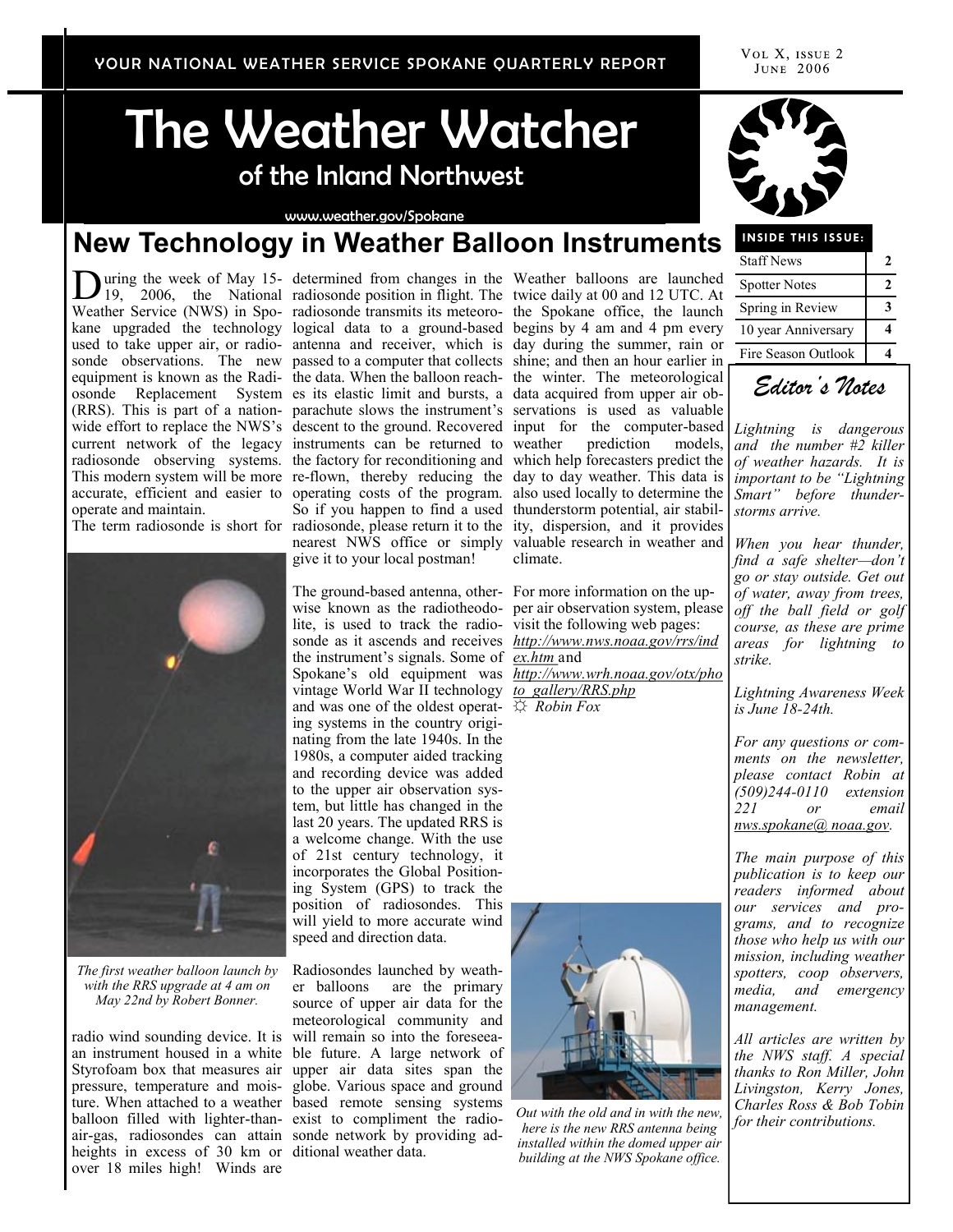VOL X. ISSUE 2

#### Page 2

## **Staff News**

Our new Warning Coordination Meteorol-<br>
ogist (WCM) Kerry Jones will arrive in ur new Warning Coordination Meteorollate June. He will succeed long-time WCM Ken Holmes who retired in April. Kerry comes to Spokane from the NWS office in Albuquerque, NM, where he served both as a general and then a lead forecaster during the past 12 years. Prior to that, he graduated from the University of Oklahoma and spent some time in the Norman NWS office. Kerry was active in the fire weather program before he shifted his focus to areas he is especially passionate about—spotter training and community/educational outreach. He and his wife Julie have two daughters and a newborn son. When Kerry is not chasing after his kids, he enjoys outdoor recreation including hiking, backpacking and golf. He and his family are thrilled to be moving to Spokane and look forward to working with the many partners and customers from the Spokane NWS office. Kerry can be reached at (509) 244-0110 extension 223 or at *kerry.jones@noaa.gov*.

After six years of forecasting in the Inland Northwest, Claudia and Tracy Cox moved to Salt Lake City, UT in early June. Claudia will be working in the Regional Headquarters as a Regional Outreach and Planning Scientist. Tracy has accepted a position as a hydrologist at the Colorado River Forecast Center. Tracy and Claudia arrived in Spokane from Monterey, CA. Both are excited to begin their next adventure in their careers.

Forecaster Todd Lericos has recently received a promotion as a Science and Operations Officer in Caribou, Maine. Todd has been forecasting weather in the Inland Northwest for over 4 years, after he arrived in Spokane from Tallahassee, FL. He and his wife Amanda, and their three cats will set off on their crosscountry journey in early July.

We congratulate Tracy, Claudia and Todd on their achievements and wish them the best of luck on their latest career moves. ☼ *Robin Fox* 

Answer: 92 in North Answer: 92 in Norum<br>America with an additional<br>America with an additional America with an one<br>10 in the Caribbean.

# **Spotter Notes**

MIC John Livingston and Service Hydrologist Charles Ross had a fascinating and enjoyable time when they paid a visit to retired NWS employee Bob Wing in Lewiston, ID on April 26, 2006. Bob retired from the NWS in 1978 after a distinguished 30+ year career serving at various Western Region NWS offices. The majority of his career was spent at the Weather Service office in Lewiston, ID. Previous to joining the Weather Bureau, Bob served in the US Navy during WWII. One of the first stories he shared was how he missed the bombing of Pearl Harbor by less than a day because the he was on the carrier Enterprise which was delayed in returning to port by the same storm that hindered the Japanese attackers!

Bob is well known in the Lewiston area. He established



*Bob Wing and MIC John Livingston at their visit on April 26th.* 

close ties with the daily newspaper and became very involved in local politics. At age 85+, he remains an articulate and well spoken man in addition to being an accomplished grape grower and wine maker. He is still known as the weather expert for the Lewiston area, a reputation he earned through the years he worked at the Lewiston weather office. Recently, he has served as a weather spotter and as the official Lewiston snow measuring site.

Bob contacted the Spokane NWS to pass on a research project that he has decided he will not be able to finish due to health reasons. The project concerns the winters of 1949 and 1950 and their toll on the Pacific Northwest. Bob was stationed at the Weather Bureau office in Ellensburg, WA at that time and he remembers the hazardous winter weather that affected the region. The project is well over half done with details on the surface and upper air conditions along with newspaper reports from around the four state region of Washington, Oregon, Idaho and Montana. Despite his regret on not completing the project himself, he was grateful and excited that he could hand this project off to other "weather nuts."

The staff at the Spokane office feels honored to take on this amazing project and hopes to make Bob proud with the final results. ☼ *John Livingston* 

## **NWS Spokane**

**Meteorologist In Charge** John Livingston

**Administrative Assistant** Meg Layh

**Warning Coordination Meteorologist** Kerry Jones

**Science Operations Officer** Ron Miller

**Data Acquisition Program Manager** Robert Bonner

**Service Hydrologist** Charles Ross

**Information Technology Officer** Todd Carter

**Lead Forecasters** Jon Fox Robin Fox Matt Fugazzi Bob Tobin

**General Forecasters**

Rocco Pelatti Paul Bos Laurie Koch Jeremy Wolf

**Hydro-Meteorological Technicians & Intern** Stan Savoy Milt Maas Verne Ballard Jeffrey Coté

> **Electronic System Analyst** Dwight Williams

**Electronic Technicians** Robert Sumpter Paul Kozan

**Facilities Technician** Mike Belarde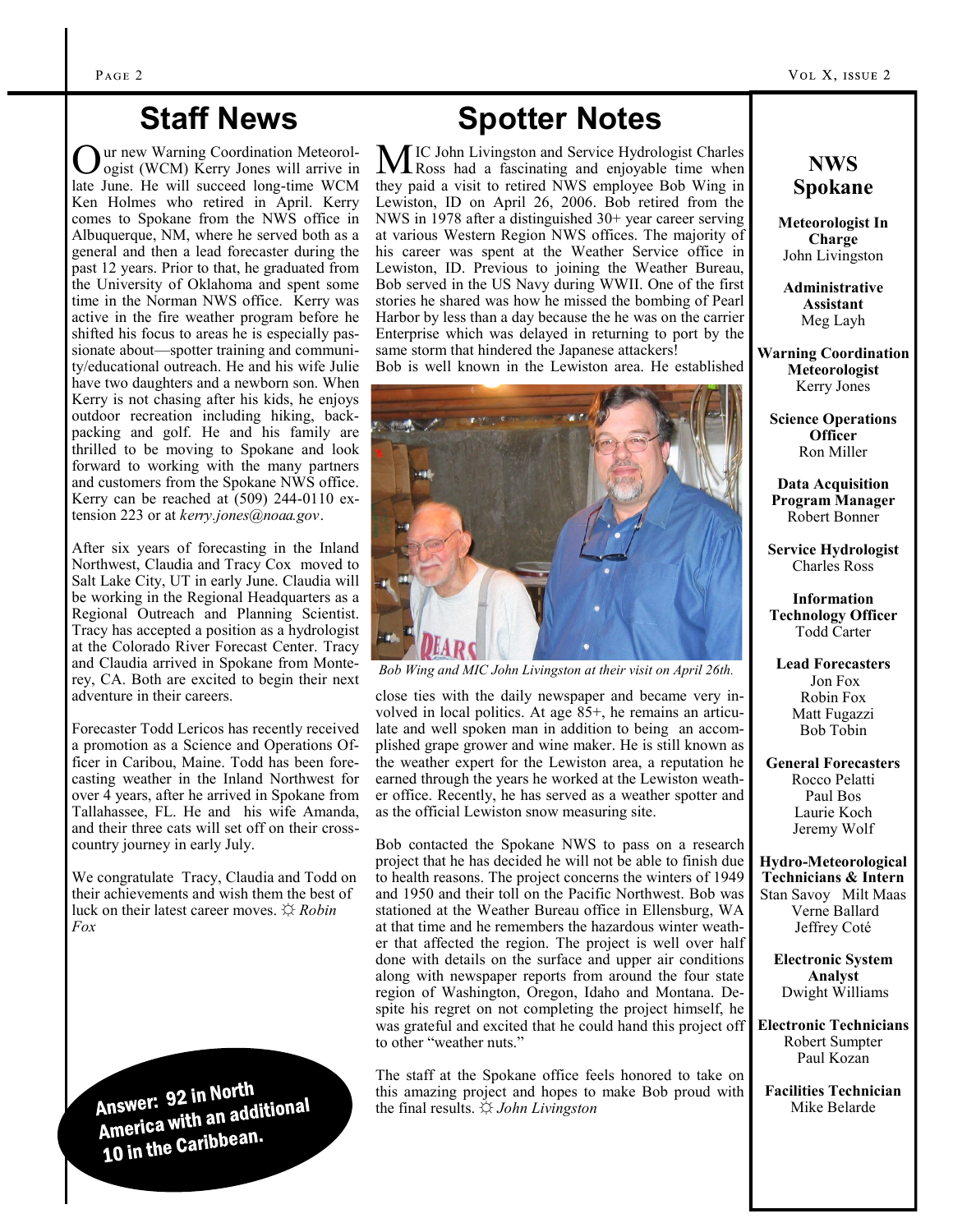# **Spring 2006 across the Inland Northwest**

best defined as the average of two extremes. It's those rapid the Idaho Panhandle. Strong winds and 1 inch hail produced damchanges in the weather that make spring an interesting season.

8<sup>th</sup> changed all that. While most snowfall in March is confined to middle of May, the weather turned markedly cooler for the Memo-While the Spokane area picked up 2 to 4 inches, 6 to 8 inches of thunderstorms, making for less than desirable camping conditions. snow fell in the valleys north and east of the Spokane area. High temperatures on both the 8<sup>th</sup> and 9<sup>th</sup> struggled to make it above The long range summer outlook from the Climate Prediction Cenfreezing. Another cold storm in the middle of the month again ter indicates near seasonal temperatures and a better chance for dry brought snow to the valleys of northeast Washington and the Pan-conditions through August. For details, see handle, but amounts were generally only around 1 to 2 inches. *http://www.cpc.noaa.gov* . ☼ *Ron Miller* Kellogg did manage to pick up 4.5 inches. That was essentially winter's last gasp as temperatures warmed into the 50s for the remainder of the month.

**April** was somewhat lacking in exciting weather. Throughout most of the month, temperatures generally stayed in the 50s and 60s, which is pretty close to normal. A cool and wet storm during the middle of the month brought an impressive 10.8" of snow to the town of Winchester, located southeast of Lewiston at an elevation of 4000 feet. After this event the weather was a bit warmer and drier. The warmth continued right up until the 29<sup>th</sup> when the mercury reached around 80° for the warmest day of the month. Strong thunderstorms rumbled through the area that evening.

Aside from that final day of April, the weather would continue to



*Flooding occurred on the Kettle River at Beale Park in Curlew, WA.. The Kettle River reached its highest crest since May 1948.*

be uncharacteristically dry for this time of year. The first half of **May** saw very little if any rain. Temperatures continued to be slightly on the cool side of normal, so it didn't really feel like things were abnormally dry. This changed in a hurry. A strong ridge of high pressure developed over the western U.S. sending temperatures well above normal. Highs on the  $15<sup>th</sup>$  through the  $18<sup>th</sup>$  rose well into the 90s, with the mercury hitting the triple digits at Priest Rapids Dam near Hanford. While it's not unusual to have one hot day in May before a cold front arrives, the longevity of this hot spell was very unusual for the month of May. Many high temperature records were broken during this period, and some were smashed by nearly 10 degrees! This heat led to rapid snowmelt in the mountains, causing swollen rivers and streams and areas of flooding, especially in the Cascades and the northern border. The heat wave came to an end in a big way. A low pressure trough approached the area very slowly from the west, putting out area in

moist southerly flow. This produced showers and severe thunder-

Taken as a whole, the Spring of 2006 was climatologically fair-storms for 4 days from the 19<sup>th</sup> through the 22<sup>nd</sup>. The strongest ly close to a normal spring. But as most folks know, spring is thunderstorms were generally aken as a whole, the Spring of 2006 was climatologically fair- storms for 4 days from the 19<sup>th</sup> through the 22<sup>nd</sup>. The strongest March started off in normal fashion, but a cold storm on the and lower 70s two days later. As luck would have it, after a warm the late night/early morning hours, this storm was impressive be-rial Day weekend. From Friday through Monday, temperatures cause the snow started at noon and continued until midnight. were in the 50s and lower 60s with widespread showers and some age in several areas, while heavy rain flooded Lewiston. Temperatures which had been in the  $90s$  on the  $18<sup>th</sup>$  were only in the  $60s$ 

| <b>Spring Weather Statistics</b> |         |              |            |              |  |  |
|----------------------------------|---------|--------------|------------|--------------|--|--|
| <b>Wenatchee Airport</b>         | March   | <b>April</b> | May        | <b>Total</b> |  |  |
| Avg High Temp                    | 51.5    | 61.9         | 72.8       | 62.1         |  |  |
| Departure from Norm              | $-2.1$  | $-1.0$       | $+1.3$     | $-0.6$       |  |  |
| Avg Low Temp                     | 34.3    | 41.4         | 48.5       | 41.4         |  |  |
| Departure from Norm              | $+0.7$  | $+1.2$       | $+1.2$     | $+1.0$       |  |  |
| <b>Total Precip</b>              | 0.44    | 0.87         | 1.06       | 2.37         |  |  |
| Departure from Norm              | $-0.24$ | $+0.40$      | $+0.45$    | $+0.61$      |  |  |
| <b>Lewiston Airport</b>          | March   | <b>April</b> | May        | <b>Total</b> |  |  |
| Avg High Temp                    | 54.1    | 62.2         | 74.0       | 63.4         |  |  |
| Departure from Norm              | $+0.3$  | $+0.6$       | $+4.1$     | $+1.7$       |  |  |
| Avg Low Temp                     | 35.3    | 41.7         | 48.5       | 41.8         |  |  |
| Departure from Norm              | $-0.3$  | $+1.1$       | $+1.6$     | $+0.8$       |  |  |
| <b>Total Precip</b>              | 0.94    | 2.25         | 1.65       | 4.84         |  |  |
| Departure from Norm              | $-0.18$ | $+0.94$      | $+0.09$    | $+0.85$      |  |  |
| <b>Spokane Airport</b>           | March   | <b>April</b> | <b>May</b> | <b>Total</b> |  |  |
| Avg High Temp                    | 46.5    | 56.8         | 68.5       | 57.3         |  |  |
| Departure from Norm              | $-2.1$  | $-0.7$       | $+2.3$     | $+0.2$       |  |  |
| Avg Low Temp                     | 31.1    | 37.6         | 44.1       | 37.6         |  |  |
| Departure from Norm              | $+0.7$  | $+2.1$       | $+1.5$     | $+1.7$       |  |  |
| <b>Total Precip</b>              | 1.17    | 1.66         | 1.09       | 3.92         |  |  |
| Departure from Norm              | $-0.36$ | $+0.38$      | $-0.51$    | $-0.49$      |  |  |
| Total Snowfall                   | 3.7     | T            | 0.0        | 3.7          |  |  |
| Departure from Norm              | $+0.1$  | $-0.9$       | $-0.2$     | $-0.3$       |  |  |

**SPOTTER REPORTS: please call the NWS at (509) 244-0435 Or send them online at http://espotter.weather.gov**